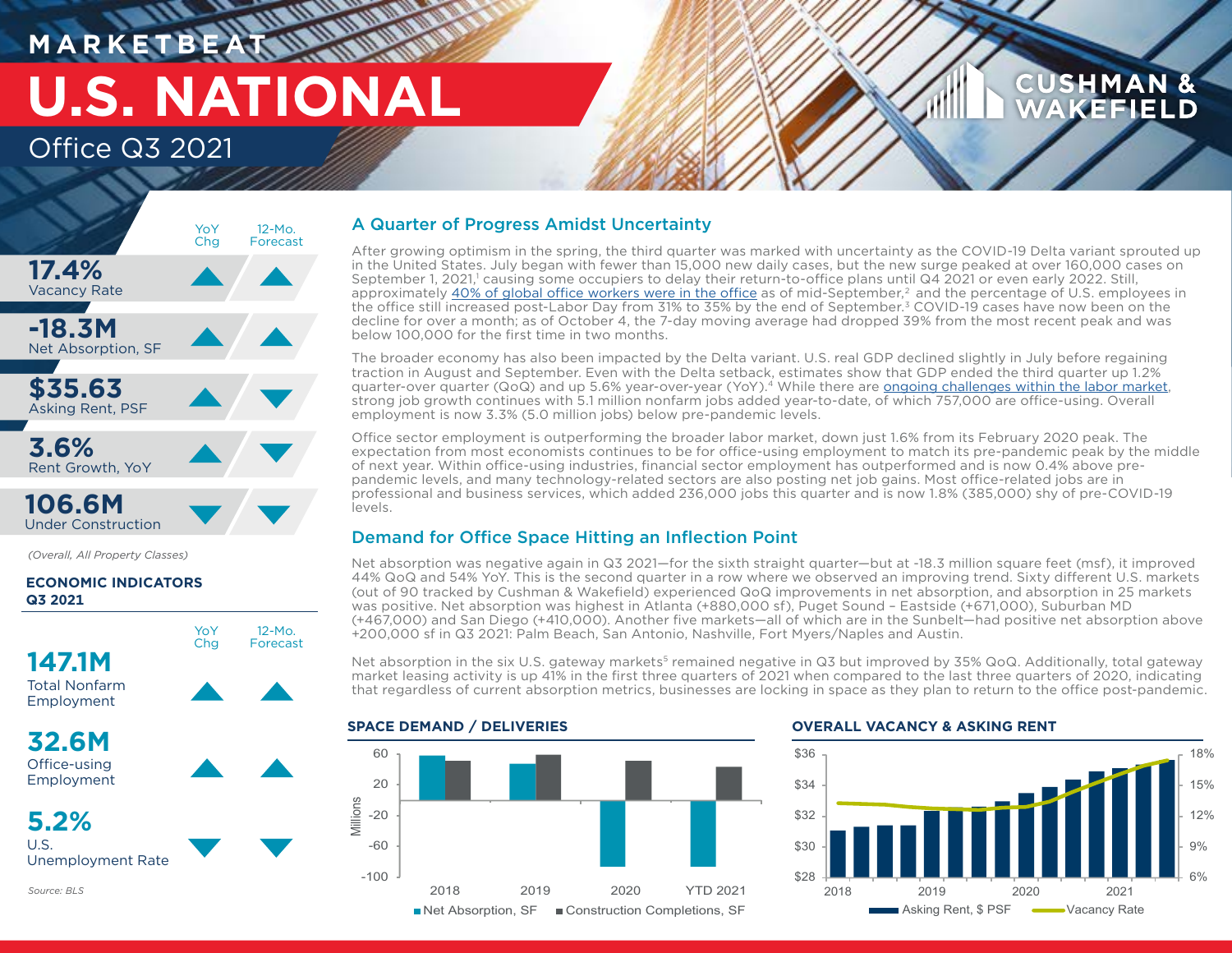## **MARKETBE U.S. NATIONAL** Office Q3 2021

National leasing activity over the same time period is up 19%, and an increasing share of that activity is happening in the largest markets. In 2020, 22% of total leasing occurred in gateway markets, while 26% of 2021 YTD leasing has been in those six office markets.

National vacancy at the end of Q3 2021 (17.4%) is in line with previous post-recession peaks (i.e., 17.6% in Q3 2003 and 17.3% in Q3 2010). Vacancy is up 480 basis points (bps) since its most recent trough of 12.6% in Q3 2019. The QoQ increase of 50 bps is the lowest increase in five quarters. Vacancy rates held steady or declined QoQ in 25 markets, including Suburban MD (-80 bps), San Diego (-25 bps), Atlanta (-20 bps) and Miami (-10 bps).

New supply continues to be an important part of the vacancy story. While the 10 msf of deliveries in Q3 2021 is the lowest quarterly number in three years, YTD deliveries (43.3 msf) are 18% higher than the first three quarters of 2020. In fact, more office space has been delivered in 2021 than in the first three quarters of any year since 2009. New deliveries in 2021 YTD represent 0.8% of total Q4 2020 office inventory. Select markets with disproportionate shares of new office construction so far this year include: San Mateo County (+4.6% of inventory), Nashville (+4.3%), Charlotte (+4.3%), Austin (+3.9%) and Raleigh/Durham (+2.9%). Not surprisingly, in the 16 markets where construction is more than double the national proportion (1.6%+ of inventory), vacancy has increased by 47% more than the national average. Deliveries are likely to slow down in 2022 as the construction pipeline has decreased for six straight quarters. Currently, there is just under 107 msf of office space under construction, which is down 19% YoY.

Despite rising vacancy, national asking rents continue to increase, up 0.7% QoQ. Landlords continue to be reticent to drop top-line rents; new construction has been coming online at higher-than-average prices in many markets and some expensive markets have been relatively harder hit leading to more space availability at high prices. Increases are decelerating, as the national weighted average asking rent in Q3 (\$35.63) registered the second lowest YoY increase in the past 11 quarters. The real story, however, is in effective rents, which account for tenant improvement allowances and free rent concessions. These have declined 10-15% during the pandemic.

Office capital markets liquidity continued to recover in the third quarter as the market built on June's strength in July and August. Based on preliminary data, year-to-date office sales are up 33% compared to the same period of 2020, though they remain down 19% compared to the 2017-2019 average. That said, in July office volumes exceeded the pre-pandemic average and are likely to have done so again in August once final numbers are available.

## **Outlook**

- *• Return to office:* Office usage has grown post-Labor Day, and [this trend is likely to continue](https://www.cushmanwakefield.com/en/insights/predicting-the-return-to-the-office) in earnest in Q4 2021 and Q1 2022. This will be buoyed by growing vaccination penetration—nearly two-thirds<sup>6</sup> of the U.S. population as of early October—approaching what health experts have noted is herd immunity.
- *• Economic recovery:* Job growth is expected to continue, and office-using employment is likely to reach pre-pandemic levels by mid-2022. Occupiers are increasingly in the market for office space. This is already showing up in leasing metrics, as Q3 2021 is up 20% YoY; absorption is expected to turn positive in 2022.
- *• Flight to quality:* Occupiers have historically leveraged post-recession periods to upgrade their office space and to lock in with attractive terms for the long term. For example, over 80% of net absorption was in Class A assets in 2003 (after the Dot-Com recession) and in 2010, 2011 and 2012 (after the Great Financial Crisis). This focus on high-quality assets and [new construction is occurring again in 2021](https://www.cushmanwakefield.com/en/united-states/insights/research-spotlight-new-us-office-building-performance).<sup>7</sup>
- *• Market trajectory:* Vacancy may be near its peak, but it is unlikely to decline this year. Tenant interest is on the rise, but uncertainty will continue until more employees return to the office on a regular basis. Additionally, coming construction deliveries and the current elevated levels of sublease space (130 msf nationally) will contribute to higher vacancy in the short term. Rental rates will remain under downward pressure as tenants currently have increased leverage.

## **SPACE UNDER CONSTRUCTION**



**CUSHMAN WAKEFIELD** 

## **ASKING RENT BY MARKET HIGHEST PRICED U.S. MARKETS**



## **NATIONAL OFFICE SALES VOLUME (\$B)**



*Source: Real Capital Analytics*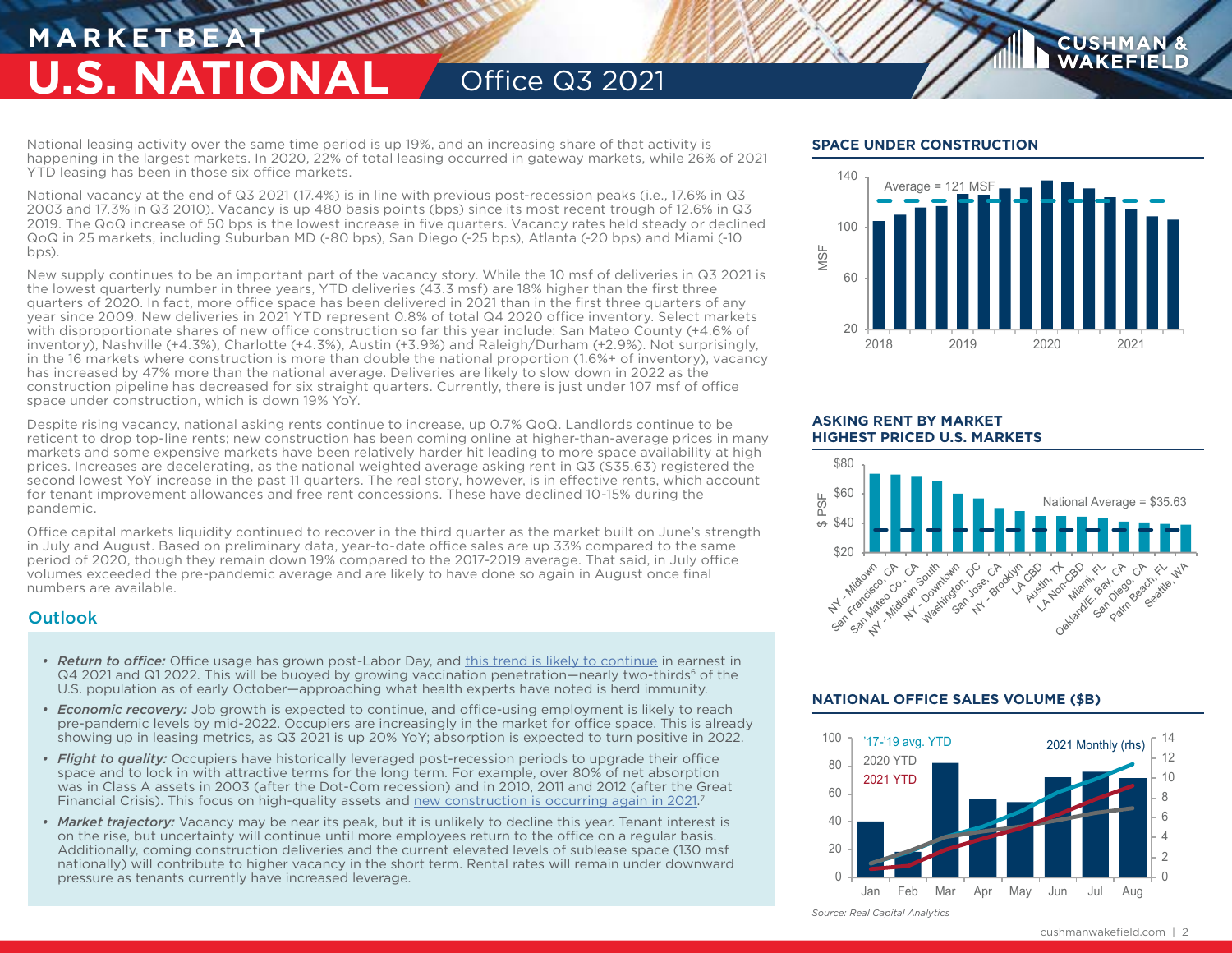## **M A R K E T B E AT U.S. NATIONAL** Demand Indicators Q3 2021

|                            |               |               | <b>Net Absorption</b> |               |               | <b>Leasing Activity**</b> |
|----------------------------|---------------|---------------|-----------------------|---------------|---------------|---------------------------|
| <b>U.S. Office Markets</b> | Q3 2020       | Q4 2020       | Q1 2021               | Q2 2021       | Q3 2021p      | YTD 2021p                 |
| <b>United States</b>       | $-40,136,298$ | $-34,799,927$ | $-35,365,799$         | $-32,660,734$ | $-18,290,755$ | 214,178,303               |
| Northeast                  | $-9,090,578$  | $-10,912,816$ | $-8,569,465$          | $-10,482,994$ | $-8,674,390$  | 39,766,809                |
| Midwest                    | $-3,516,740$  | $-3,535,300$  | $-6,225,921$          | $-5,289,157$  | $-4.216.319$  | 26,134,286                |
| South                      | $-11,341,045$ | $-7.616.523$  | $-9.599.824$          | $-6.174.943$  | $-1.491.866$  | 75,308,709                |
| West                       | $-16,187,935$ | $-12,735,288$ | $-10,970,589$         | $-10,713,640$ | $-3,908,180$  | 72,451,316                |

| <b>Net Absorption</b>        |              |              |              | <b>Leasing Activity*</b> |              |                  | <b>Net Absorption</b>         |              |              |              | <b>Leasing Activity*</b> |              |                  |
|------------------------------|--------------|--------------|--------------|--------------------------|--------------|------------------|-------------------------------|--------------|--------------|--------------|--------------------------|--------------|------------------|
| <b>U.S. Office Markets</b>   | Q3 2020      | Q4 2020      | Q1 2021      | Q2 2021                  | Q3 2021p     | <b>YTD 2021p</b> | <b>U.S. Office Markets</b>    | Q3 2020      | Q4 2020      | Q1 2021      | Q2 2021                  | Q3 2021p     | <b>YTD 2021p</b> |
| Atlanta, GA                  | $\circ$      | $-1,605,267$ | $-2,651,012$ | 322,903                  | 879,979      | 6,499,568        | New Jersey - Central          | $-260,817$   | $-1,387,100$ | $-203,470$   | 33,507                   | $-571,541$   | 3,175,693        |
| Austin, TX                   | $-1,316,362$ | $-399,728$   | $-292,243$   | $-21,433$                | 237,119      | 3,521,196        | New Jersey - Northern         | $-639,651$   | -798,739     | $-802,828$   | $-1,330,241$             | $-836,061$   | 4,556,836        |
| Baltimore, MD                | 200,668      | $-653,381$   | $-216,795$   | $-63,544$                | 125,031      | 2,942,419        | New Orleans, LA               | $-178,798$   | $-8,337$     | $-103,196$   | $-498,632$               | $-31,950$    | 377,354          |
| Binghamton, NY               | $-3,608$     | $-14,171$    | 10,183       | 3,500                    | $-6,709$     | 38,012           | New York - Brooklyn           | $-389,584$   | 65,519       | 198,851      | $-350,747$               | $-91,212$    | 487,155          |
| Birmingham, AL               | $-159,025$   | 127,589      | $-13,172$    | $-309,606$               | 100,194      | 567,396          | New York - Downtown           | $-607,767$   | $-1,311,625$ | $-972,788$   | $-1,122,696$             | $-1,530,443$ | 3,075,202        |
| Boise, ID                    | 181,406      | 169,335      | 78,147       | $-60,589$                | 76,079       | 836,767          | New York - Midtown            | $-3,142,006$ | $-3,630,426$ | $-1,577,163$ | $-4,028,601$             | $-2,269,799$ | 9,238,548        |
| Boston, MA                   | $-1,162,200$ | $-604,228$   | $-847,524$   | $-1,493,174$             | $-505,007$   | 5,610,039        | New York - Midtown South      | $-1,450,157$ | $-1,877,071$ | $-1,014,491$ | $-672,955$               | $-1,431,403$ | 2,528,065        |
| Buffalo, NY                  | $-216,829$   | 76,666       | 40,197       | $-50,854$                | 187,648      | 358,651          | Northern VA                   | $-159,764$   | $-274,243$   | $-57,829$    | $-359,632$               | $-224,742$   | 7,613,804        |
| Charleston, SC               | $-213,592$   | $-186,589$   | 50,302       | 140,730                  | 115,472      | 931,457          | Oakland/East Bay, CA*         | $-993,258$   | $-641,161$   | $-528,345$   | $-944,273$               | $-68,410$    | 3,938,746        |
| Charlotte, NC                | $-917,844$   | $-466,636$   | $-234,282$   | 163,425                  | $-275,553$   | 2,133,155        | Omaha, NE                     | $-71,094$    | 14,001       | $-313,723$   | 158,468                  | 155,427      | 864,665          |
| Chicago, IL                  | $-418,406$   | $-1,503,829$ | $-2,286,173$ | $-2,891,520$             | $-2,604,506$ | 9,320,946        | Orange County, CA             | $-1,062,182$ | $-685,588$   | $-1,156,061$ | $-755,590$               | $-400,025$   | 4,377,709        |
| Cincinnati, OH               | $-68,909$    | $-378,216$   | $-216,904$   | $-91,229$                | $-267,099$   | 985,170          | Orlando, FL                   | $-52,705$    | 33,715       | $-437,489$   | -694,142                 | $-233,439$   | 1,933,716        |
| Cleveland, OH                | $-200,171$   | $-565,566$   | $-395,388$   | $-724,777$               | 42,002       | 1,608,686        | Palm Beach, FL                | $-149,665$   | $-37,844$    | $-154,952$   | 49,384                   | 289,888      | 1,632,539        |
| Colorado Springs, CO         | $-149,173$   | 76,300       | $-73,079$    | $-271,753$               | 198,491      | 838,524          | Philadelphia, PA              | 232,797      | $-382,379$   | $-1,101,745$ | 56,247                   | $-525,449$   | 3,141,898        |
| Columbia                     | $-300,231$   | 151,957      | $-519,869$   | $-264,462$               | $-191,124$   | 625,924          | Phoenix, AZ                   | $-2,111,458$ | $-205,411$   | $-686,192$   | $-1,172,922$             | $-382,073$   | 5,316,522        |
| Columbus, OH                 | $-590,687$   | $-10,620$    | $-696,679$   | $-144,373$               | $-79,288$    | 1,750,434        | Pittsburgh, PA                | $-426,294$   | $-321,853$   | $-726,120$   | $-447,158$               | $-218,688$   | 1,500,244        |
| Dallas, TX                   | $-1,777,304$ | $-762,209$   | $-1,624,842$ | $-844,343$               | $-452,364$   | 8,969,907        | Portland, OR                  | $-584,845$   | $-889,727$   | $-889,622$   | $-655,264$               | $-327,368$   | 2,355,983        |
| Denver, CO                   | $-1,111,647$ | $-1,367,631$ | $-1,148,048$ | $-1,068,300$             | $-523,718$   | 6,529,396        | Providence, RI                | $-126,816$   | $-102,332$   | $-277,059$   | 69,030                   | 121,599      | 599,497          |
| Detroit, MI                  | $-1,201,661$ | $-321,717$   | $-224,127$   | $-604,232$               | $-92,277$    | 1,889,844        | Puget Sound - Eastside        | $-446,343$   | $-593,861$   | $-383,405$   | $-398,668$               | 670,794      | 3,690,455        |
| El Paso, TX                  | $-136,193$   | $-253,258$   | $-55,725$    | 254,659                  | $-4,840$     | 194,400          | Raleigh/Durham, NC            | $-30,955$    | $-125,577$   | $-223,887$   | 22,085                   | $-154,599$   | 2,763,624        |
| Fairfield County, CT         | $-703,254$   | $-48,649$    | $-171,446$   | $-678,115$               | $-171,782$   | 1,801,825        | Reno, NV                      | $-21,808$    | $-41,286$    | $-37,914$    | 55,386                   | 104,200      | 397,969          |
| Fort Lauderdale, FL          | $-249,122$   | $-177,080$   | $-476,753$   | $-55,757$                | 26,995       | 2,219,144        | Richmond, VA                  | $-420,254$   | $-96,678$    | $-258,971$   | 28,462                   | 40,469       | 1,629,583        |
| Fort Myers/Naples. FL        | $-88,509$    | 48,860       | 37,116       | 181,449                  | 245,732      | 602,968          | Roanoke, VA                   | 18,136       | $-93,569$    | $-8,007$     | $-161,905$               | $-262,651$   | 106,330          |
| Fort Worth, TX               | $-397,294$   | $-29,462$    | $-120,661$   | $-144, 483$              | $-91,522$    | 625,301          | Rochester, NY                 | 40,419       | $-92,759$    | $-393,589$   | 102,865                  | $-357,043$   | 144,132          |
| Frederkicksburg, VA          | $-130,247$   | 63,946       | 38,294       | 24,330                   | $-26,530$    | 310,724          | Sacramento, CA                | $-62,637$    | $-496,060$   | $-130,596$   | $-337,151$               | $-40,675$    | 2,010,422        |
| Greensboro/Winston-Salem, NC | 78,940       | $-38,282$    | $-363,667$   | $-135,660$               | $-238,537$   | 517,183          | Salt Lake City, UT            | $-653,720$   | $-132,910$   | 162,802      | $-469,561$               | $-1,050,923$ | 2,151,512        |
| Greenville, SC               | $-428,043$   | $-200,135$   | $-7,253$     | $-172,411$               | $-156,925$   | 578,925          | San Antonio, TX               | $-96,198$    | 85,392       | $-162,019$   | 79,370                   | 271,457      | 1,386,896        |
| Hampton Roads, VA            | 393,798      | 13,142       | 74,344       | $-132,460$               | 74,933       | 926,541          | San Diego, CA                 | $-579,479$   | $-889,411$   | 331,545      | 476,674                  | 409,731      | 5,447,174        |
| Hartford, CT                 | 84,528       | 55,735       | $-427,802$   | $-284,154$               | $-177,319$   | 572,445          | San Francisco, CA             | $-2,737,544$ | $-2,288,282$ | $-1,601,060$ | $-2,318,248$             | $-533,667$   | 4,926,615        |
| Houston, TX                  | $-1,967,359$ | $-1,333,408$ | $-415,989$   | $-1,277,903$             | $-1,133,900$ | 7,071,493        | San Francisco North Bay, CA   | $-144,831$   | $-198,547$   | $-163,814$   | $-66,771$                | $-110,369$   | 431,784          |
| Indianapolis, IN             | 46,976       | $-9,031$     | $-461,390$   | 141,579                  | $-250,057$   | 1,726,693        | San Jose, CA                  | $-570,208$   | $-1,309,650$ | $-1,966,349$ | $-1,025,891$             | $-656,791$   | 9,271,857        |
| <b>Inland Empire CA</b>      | $-27,744$    | $-293,644$   | $-99,668$    | $-35,867$                | $-152,452$   | 838,180          | San Juan, PR                  | N/A          | N/A          | N/A          | N/A                      | N/A          | N/A              |
| Jacksonville, FL             | $-503,158$   | $-67,564$    | $-284,462$   | $-240,647$               | $-238,094$   | 1,061,624        | San Mateo County, CA*         | $-919,228$   | $-401,693$   | 829,680      | 1,640,536                | $-170,357$   | 4,776,905        |
| Kansas City, MO              | $-438,444$   | 85,027       | $-137,007$   | $-273,614$               | $-208,797$   | 1,821,557        | Savannah, GA                  | N/A          | $-10,482$    | N/A          | 4,061                    | N/A          | 4,061            |
| Las Vegas, NV                | $-233,047$   | $-168,650$   | $-77,236$    | $-436,350$               | $-249,496$   | 1,420,465        | Seattle, WA                   | $-1,229,816$ | $-1,017,203$ | $-1,452,811$ | $-763,394$               | $-66,887$    | 2,512,994        |
| Long Island, NY              | $-210,461$   | $-165,939$   | $-212,748$   | 19,548                   | $-36,772$    | 1,481,554        | Southern NH                   | 212,312      | $-256,940$   | 13,870       | 51,504                   | $-54,975$    | 156,773          |
| <b>Los Angeles CBD</b>       | $-333,363$   | 87,197       | $-88,491$    | $-307,623$               | $-147,934$   | 954,740          | St. Louis, MO                 | $-277,491$   | $-461,386$   | $-613,464$   | $-366,366$               | $-1,380$     | 2,230,894        |
| Los Angeles Non-CBD          | $-2,348,356$ | $-1,550,105$ | $-1,919,245$ | $-1,708,292$             | $-531,770$   | 8,940,496        | St. Petersburg/Clearwater, FL | $-72,585$    | $-115,472$   | $-18,319$    | $-100,869$               | $-214,569$   | 498,632          |
| Louisville, KY               | $-102,975$   | 2,188        | $-196,580$   | $-70,950$                | $-184,185$   | 560,134          | Suburban MD                   | $-112,502$   | $-113,409$   | 395,623      | $-202,356$               | 467,388      | 1,876,425        |
| Memphis, TN                  | $-302,160$   | $-30,944$    | $-184,504$   | 123,288                  | $-369,477$   | 880,381          | Syracuse, NY                  | $\circ$      | $-16,690$    | 10,511       | $-51,694$                | $-15,827$    | 153,947          |
| Miami, FL                    | $-458,681$   | $-250,516$   | $-363,516$   | $-142,237$               | 123,062      | 2,723,577        | Tampa, FL                     | 40,668       | $-74,726$    | 71,759       | $-626,259$               | 23,626       | 2,587,324        |
| Milwaukee, WI                | 18,048       | 99,051       | $-50,440$    | $-52,121$                | $-144,726$   | 799,481          | Tucson, AZ                    | $-48,654$    | 102,700      | 29,173       | $-89,729$                | 45,440       | 486,101          |
| Minneapolis/St. Paul, MN     | $-314,901$   | $-483,014$   | $-830,626$   | $-440,972$               | $-765,618$   | 3,135,916        | Tulsa, OK                     | $-257,538$   | $-95,894$    | 26,555       | $-197,586$               | $-158,634$   | 628,117          |
| Nashville, TN                | $-90,063$    | $-201,846$   | $-191,409$   | $-504,182$               | 250,912      | 3,111,286        | Washington, DC                | $-362,345$   | $-440,776$   | $-656,414$   | $-347,630$               | $-120,488$   | 5,212,784        |
| New Haven, CT                | $-13,505$    | $-12,090$    | $-208,112$   | $-178,971$               | $-134,111$   | 129,869          | Westchester County, NY        | $-307,685$   | $-87,745$    | 93,808       | $-129,835$               | $-49,496$    | 1,016,424        |

p = preliminary, \*Includes R&D, \*\*Leasing activity includes renewals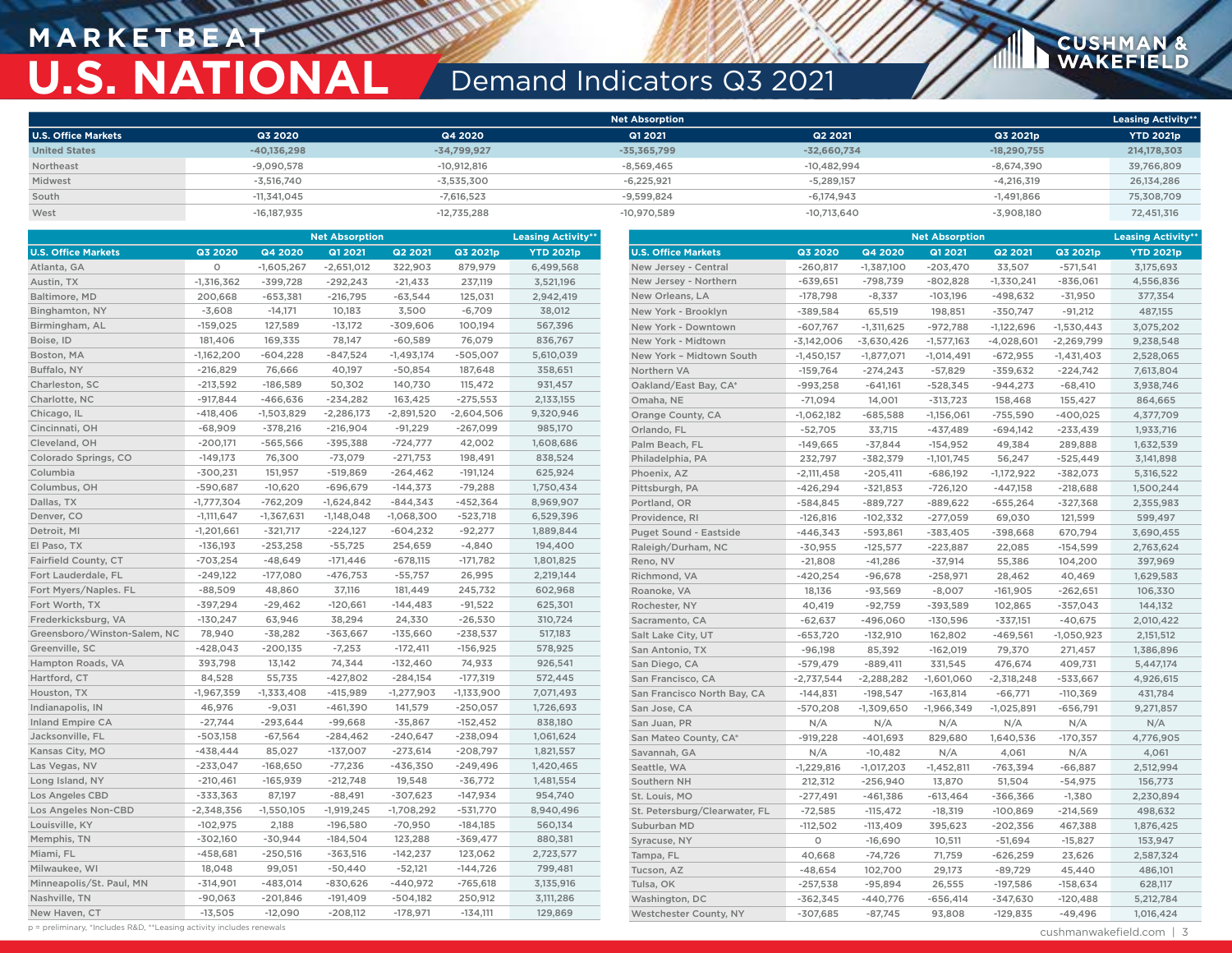# **M A R K E T B E AT U.S. NATIONAL Vacancy Rates Q3 2021**

|                            |         |         | <b>Overall</b> |         |          | <b>Direct</b> |
|----------------------------|---------|---------|----------------|---------|----------|---------------|
| <b>U.S. Office Markets</b> | Q3 2020 | Q4 2020 | Q1 2021        | Q2 2021 | Q3 2021p | Q3 2021p      |
| <b>United States</b>       | 14.3%   | 15.2%   | 16.1%          | 16.9%   | 17.4%    | 15.1%         |
| Northeast                  | 14.5%   | 15.5%   | 16.3%          | 17.2%   | 17.9%    | 14.5%         |
| Midwest                    | 14.9%   | 15.6%   | 16.5%          | 17.2%   | 17.8%    | 16.1%         |
| South                      | 15.4%   | 16.1%   | 16.8%          | 17.6%   | 17.8%    | 16.4%         |
| West                       | 12.6%   | 13.7%   | 14.8%          | 15.7%   | 16.4%    | 13.6%         |

|                              | <b>Overall</b><br><b>Direct</b> |         |         |         | <b>Overall</b> |          |                               |         | <b>Direct</b> |         |                |          |          |
|------------------------------|---------------------------------|---------|---------|---------|----------------|----------|-------------------------------|---------|---------------|---------|----------------|----------|----------|
| <b>U.S. Office Markets</b>   | Q3 2020                         | Q4 2020 | Q1 2021 | Q2 2021 | Q3 2021p       | Q3 2021p | <b>U.S. Office Markets</b>    | Q3 2020 | Q4 2020       | Q1 2021 | <b>Q2 2021</b> | Q3 2021p | Q3 2021p |
| Atlanta, GA                  | 18.9%                           | 20.0%   | 22.2%   | 22.9%   | 22.7%          | 20.5%    | New Jersey - Central          | 16.8%   | 18.4%         | 18.6%   | 18.6%          | 19.4%    | 15.9%    |
| Austin, TX                   | 15.0%                           | 17.0%   | 18.1%   | 20.2%   | 20.3%          | 15.5%    | New Jersey - Northern         | 18.4%   | 19.2%         | 20.0%   | 21.2%          | 22.0%    | 17.6%    |
| Baltimore, MD                | 12.2%                           | 13.0%   | 13.3%   | 13.4%   | 13.3%          | 12.4%    | New Orleans, LA               | 9.5%    | 9.7%          | 10.3%   | 11.9%          | 12.1%    | 11.3%    |
| Binghamton, NY               | 6.0%                            | 6.4%    | 6.5%    | 6.4%    | 6.6%           | 6.6%     | New York - Brooklyn           | 21.6%   | 22.7%         | 22.4%   | 25.1%          | 25.4%    | 22.5%    |
| Birmingham, AL               | 17.5%                           | 16.9%   | 16.9%   | 18.6%   | 18.0%          | 15.5%    | New York - Downtown           | 12.0%   | 13.5%         | 14.4%   | 16.1%          | 17.8%    | 12.1%    |
| Boise, ID                    | 6.4%                            | 6.8%    | 7.1%    | 7.8%    | 8.5%           | 7.3%     | New York - Midtown            | 14.5%   | 15.9%         | 16.6%   | 18.5%          | 19.4%    | 14.5%    |
| Boston, MA                   | 12.1%                           | 12.4%   | 13.2%   | 14.0%   | 14.1%          | 11.4%    | New York - Midtown South      | 10.9%   | 14.1%         | 16.1%   | 16.9%          | 19.0%    | 13.3%    |
| Buffalo, NY                  | 16.5%                           | 16.5%   | 16.4%   | 16.7%   | 16.0%          | 14.6%    | Northern VA                   | 18.2%   | 18.4%         | 18.5%   | 18.8%          | 19.5%    | 18.6%    |
| Charleston, SC               | 8.6%                            | 10.2%   | 10.3%   | 9.9%    | 9.4%           | 8.5%     | Oakland/East Bay, CA*         | 12.1%   | 12.7%         | 13.3%   | 14.2%          | 14.3%    | 11.3%    |
| Charlotte, NC                | 12.1%                           | 13.8%   | 15.0%   | 16.3%   | 18.7%          | 15.6%    | Omaha, NE                     | 12.8%   | 13.2%         | 17.6%   | 16.6%          | 15.7%    | 14.3%    |
| Chicago, IL                  | 18.0%                           | 19.1%   | 20.4%   | 21.8%   | 22.9%          | 20.2%    | Orange County, CA             | 13.3%   | 13.2%         | 14.7%   | 15.8%          | 16.4%    | 14.8%    |
| Cincinnati, OH               | 17.9%                           | 19.0%   | 19.7%   | 19.9%   | 20.7%          | 18.9%    | Orlando, FL                   | 10.6%   | 10.6%         | 11.9%   | 13.7%          | 14.3%    | 12.1%    |
| Cleveland, OH                | 6.3%                            | 6.6%    | 6.9%    | 7.4%    | 7.4%           | 7.0%     | Palm Beach, FL                | 13.6%   | 14.2%         | 15.1%   | 15.9%          | 14.7%    | 13.8%    |
| Colorado Springs, CO         | 8.0%                            | 8.1%    | 8.6%    | 9.7%    | 9.5%           | 8.9%     | Philadelphia, PA              | 13.4%   | 14.1%         | 14.9%   | 14.9%          | 15.7%    | 14.1%    |
| Columbia                     | 7.6%                            | 7.2%    | 8.9%    | 10.0%   | 10.5%          | 10.0%    | Phoenix, AZ                   | 16.7%   | 19.0%         | 20.6%   | 22.0%          | 22.9%    | 19.5%    |
| Columbus, OH                 | 19.2%                           | 20.0%   | 22.0%   | 22.9%   | 23.4%          | 20.3%    | Pittsburgh, PA                | 11.8%   | 12.2%         | 13.8%   | 14.2%          | 15.1%    | 13.1%    |
| Dallas, TX                   | 20.6%                           | 21.0%   | 21.8%   | 22.6%   | 22.8%          | 21.2%    | Portland, OR                  | 11.7%   | 12.1%         | 12.6%   | 13.7%          | 14.5%    | 13.1%    |
| Denver, CO                   | 15.8%                           | 17.0%   | 18.1%   | 19.7%   | 20.2%          | 17.6%    | Providence, RI                | 11.4%   | 11.9%         | 11.8%   | 11.2%          | 11.4%    | 10.2%    |
| Detroit, MI                  | 13.4%                           | 13.9%   | 14.0%   | 14.6%   | 14.7%          | 13.9%    | Puget Sound - Eastside        | 5.9%    | 7.7%          | 9.2%    | 10.3%          | 10.1%    | 7.4%     |
| El Paso, TX                  | 6.2%                            | 7.5%    | 7.7%    | 9.3%    | 6.9%           | 5.9%     | Raleigh/Durham, NC            | 10.8%   | 11.6%         | 13.6%   | 14.4%          | 14.7%    | 11.9%    |
| Fairfield County, CT         | 29.3%                           | 29.5%   | 29.9%   | 31.6%   | 32.1%          | 24.9%    | Reno, NV                      | 11.8%   | 12.4%         | 12.6%   | 12.1%          | 10.5%    | 9.9%     |
| Fort Lauderdale, FL          | 13.1%                           | 15.2%   | 16.8%   | 17.0%   | 16.9%          | 15.2%    | Richmond, VA                  | 6.6%    | 7.2%          | 7.6%    | 7.7%           | 7.3%     | 6.3%     |
| Fort Myers/Naples. FL        | 5.9%                            | 6.0%    | 5.8%    | 5.2%    | 4.6%           | 4.6%     | Roanoke, VA                   | 5.3%    | 6.0%          | 6.2%    | 7.5%           | 9.4%     | 7.2%     |
| Fort Worth, TX               | 13.7%                           | 13.7%   | 14.3%   | 15.1%   | 15.5%          | 14.5%    | Rochester, NY                 | 12.5%   | 13.1%         | 15.9%   | 15.2%          | 17.7%    | 17.7%    |
| Fredericksburg, VA           | 10.0%                           | 10.0%   | 9.2%    | 9.2%    | 9.2%           | 8.8%     | Sacramento, CA                | 10.8%   | 11.7%         | 12.5%   | 13.0%          | 13.0%    | 11.6%    |
| Greensboro/Winston-Salem, NC | 9.2%                            | 9.6%    | 10.8%   | 11.1%   | 11.2%          | 10.2%    | Salt Lake City, UT            | 12.1%   | 13.3%         | 14.3%   | 15.4%          | 17.4%    | 14.1%    |
| Greenville, SC               | 8.9%                            | 10.3%   | 9.9%    | 10.9%   | 11.2%          | 9.7%     | San Antonio, TX               | 13.1%   | 13.4%         | 14.2%   | 14.1%          | 14.0%    | 13.4%    |
| Hampton Roads, VA            | 7.7%                            | 8.1%    | 8.7%    | 9.1%    | 9.0%           | 8.5%     | San Diego, CA                 | 14.3%   | 15.4%         | 15.0%   | 14.9%          | 14.7%    | 13.9%    |
| Hartford, CT                 | 17.6%                           | 17.4%   | 19.3%   | 20.1%   | 20.8%          | 18.6%    | San Francisco, CA             | 11.2%   | 13.9%         | 16.9%   | 19.7%          | 20.5%    | 12.6%    |
| Houston, TX                  | 23.5%                           | 24.3%   | 24.5%   | 25.2%   | 26.0%          | 24.2%    | San Francisco North Bay, CA   | 10.8%   | 11.8%         | 12.3%   | 12.7%          | 13.2%    | 12.3%    |
| Indianapolis, IN             | 17.6%                           | 17.7%   | 18.6%   | 18.6%   | 19.3%          | 18.2%    | San Jose, CA                  | 10.9%   | 11.9%         | 13.2%   | 13.8%          | 14.5%    | 10.6%    |
| <b>Inland Empire CA</b>      | 6.7%                            | 8.0%    | 8.5%    | 8.7%    | 9.5%           | 9.4%     | San Juan, PR                  | 13.8%   | 14.6%         | 14.5%   | 14.6%          | 14.5%    | 14.5%    |
| Jacksonville, FL             | 16.4%                           | 17.0%   | 18.5%   | 19.6%   | 20.8%          | 18.6%    | San Mateo County, CA*         | 9.8%    | 10.7%         | 11.5%   | 10.6%          | 10.9%    | 8.3%     |
| Kansas City, MO              | 16.0%                           | 15.9%   | 16.2%   | 16.7%   | 17.3%          | 15.2%    | Savannah, GA                  | 12.6%   | 9.9%          | 9.9%    | 9.6%           | 9.6%     | 9.5%     |
| Las Vegas, NV                | 11.4%                           | 11.9%   | 12.2%   | 13.3%   | 13.9%          | 13.2%    | Seattle, WA                   | 11.1%   | 13.2%         | 16.4%   | 17.5%          | 18.1%    | 14.3%    |
| Long Island, NY              | 12.1%                           | 12.5%   | 13.1%   | 13.0%   | 13.1%          | 10.7%    | Southern NH                   | 6.5%    | 9.5%          | 9.9%    | 9.5%           | 9.9%     | 9.7%     |
| Los Angeles CBD              | 21.7%                           | 21.4%   | 21.7%   | 22.8%   | 23.3%          | 21.7%    | St. Louis, MO                 | 12.7%   | 13.8%         | 15.1%   | 15.8%          | 15.8%    | 14.4%    |
| Los Angeles Non-CBD          | 15.5%                           | 17.2%   | 18.3%   | 19.2%   | 20.7%          | 18.8%    | St. Petersburg/Clearwater, FL | 9.8%    | 10.7%         | 10.9%   | 11.7%          | 13.4%    | 12.6%    |
| Louisville, KY               | 13.9%                           | 14.4%   | 15.3%   | 15.7%   | 16.5%          | 15.8%    | Suburban MD                   | 19.1%   | 19.4%         | 20.0%   | 20.3%          | 19.5%    | 18.3%    |
| Memphis, TN                  | 14.9%                           | 15.0%   | 15.1%   | 14.7%   | 16.4%          | 15.8%    | Syracuse, NY                  | 11.1%   | 12.9%         | 13.0%   | 12.9%          | 13.0%    | 12.9%    |
| Miami, FL                    | 14.6%                           | 15.9%   | 17.0%   | 17.5%   | 17.3%          | 16.3%    | Tampa, FL                     | 13.0%   | 13.7%         | 13.5%   | 16.6%          | 17.4%    | 14.8%    |
| Milwaukee, WI                | 19.0%                           | 19.8%   | 20.0%   | 19.6%   | 20.5%          | 20.5%    | Tucson, AZ                    | 9.3%    | 9.1%          | 9.2%    | 9.6%           | 9.6%     | 8.9%     |
| Minneapolis/St. Paul, MN     | 19.1%                           | 19.9%   | 21.8%   | 22.3%   | 23.3%          | 20.3%    | Tulsa, OK                     | 11.5%   | 11.7%         | 11.3%   | 11.8%          | 12.0%    | 10.6%    |
| Nashville, TN                | 13.4%                           | 14.7%   | 17.4%   | 19.0%   | 19.1%          | 15.8%    | Washington, DC                | 16.5%   | 16.9%         | 17.8%   | 18.1%          | 18.4%    | 17.7%    |
| New Haven, CT                | 12.3%                           | 12.4%   | 14.3%   | 16.0%   | 17.2%          | 16.5%    | Westchester County, NY        | 24.7%   | 25.1%         | 24.7%   | 25.3%          | 25.5%    | 23.8%    |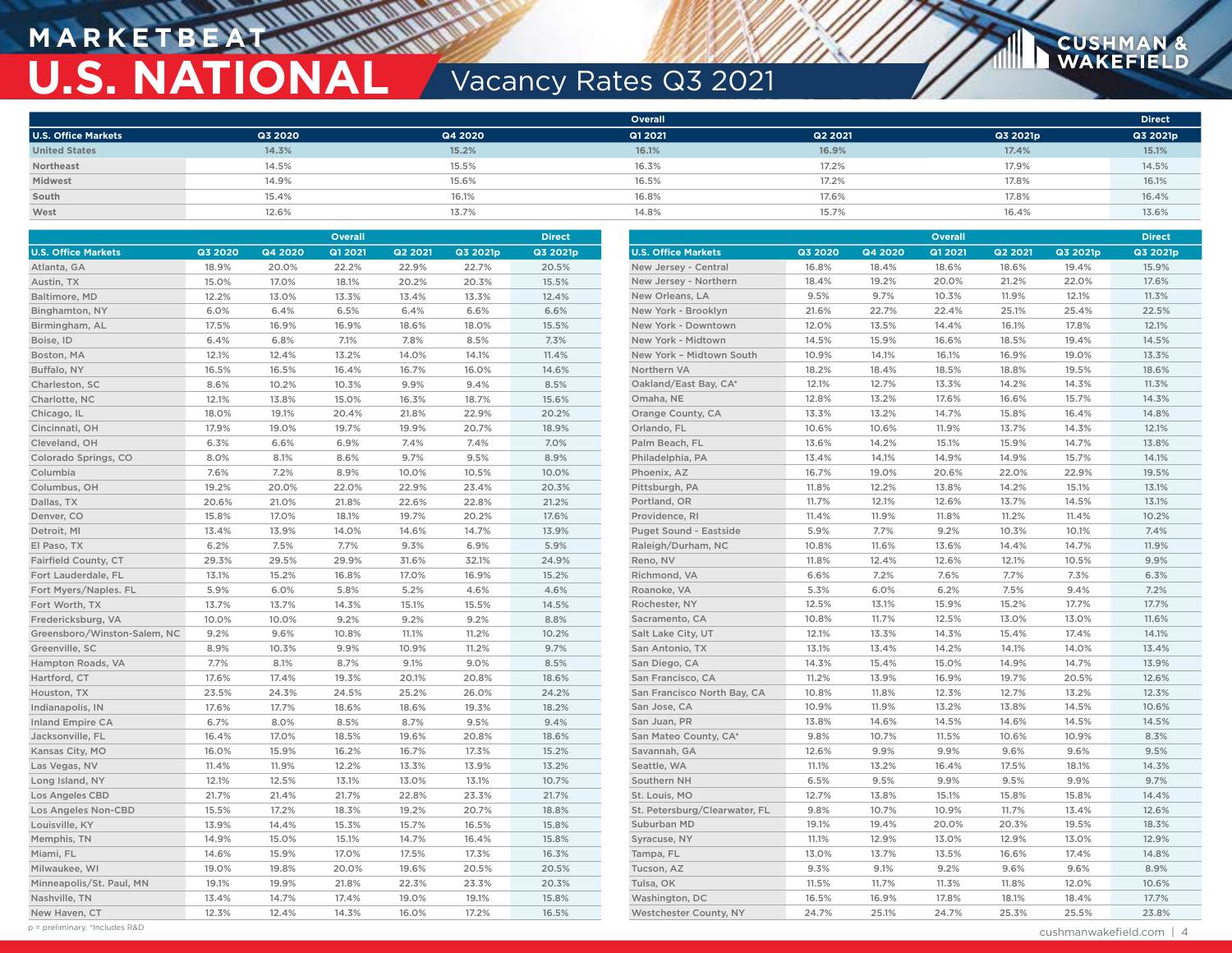## **M A R K E T B E AT U.S. NATIONAL** Asking Rents Q3 2021

|                            | <b>Overall (All Classes)</b> |         |         |         |          |          |  |  |
|----------------------------|------------------------------|---------|---------|---------|----------|----------|--|--|
| <b>U.S. Office Markets</b> | Q3 2020                      | Q4 2020 | Q1 2021 | Q2 2021 | Q3 2021p | Q3 2021p |  |  |
| <b>United States</b>       | \$34.39                      | \$34.90 | \$35.09 | \$35.37 | \$35.63  | \$41.10  |  |  |
| Northeast                  | \$42.81                      | \$43.39 | \$43.16 | \$43.53 | \$43.64  | \$49.26  |  |  |
| Midwest                    | \$25.45                      | \$25.66 | \$25.94 | \$26.09 | \$26.17  | \$30.50  |  |  |
| South                      | \$30.11                      | \$30.30 | \$30.41 | \$30.56 | \$30.73  | \$35.54  |  |  |
| West                       | \$38.73                      | \$39.39 | \$39.94 | \$40.22 | \$40.64  | \$46.80  |  |  |

|                              | <b>Overall (All Classes)</b><br><b>Class A</b> |         |         |                | <b>Overall (All Classes)</b> |          |                               |         | <b>Class A</b> |         |         |          |          |
|------------------------------|------------------------------------------------|---------|---------|----------------|------------------------------|----------|-------------------------------|---------|----------------|---------|---------|----------|----------|
| <b>U.S. Office Markets</b>   | Q3 2020                                        | Q4 2020 | Q1 2021 | <b>Q2 2021</b> | Q3 2021p                     | Q3 2021p | <b>U.S. Office Markets</b>    | Q3 2020 | Q4 2020        | Q1 2021 | Q2 2021 | Q3 2021p | Q3 2021p |
| Atlanta, GA                  | \$28.14                                        | \$28.04 | \$28.68 | \$29.10        | \$29.34                      | \$31.97  | New Jersey - Central          | \$27.15 | \$27.16        | \$27.39 | \$27.44 | \$27.73  | \$31.68  |
| Austin, TX                   | \$41.45                                        | \$42.20 | \$43.25 | \$44.80        | \$44.77                      | \$49.63  | New Jersey - Northern         | \$32.06 | \$32.09        | \$32.39 | \$32.57 | \$32.57  | \$36.60  |
| Baltimore, MD                | \$23.18                                        | \$23.25 | \$23.34 | \$23.96        | \$24.16                      | \$27.42  | New Orleans, LA               | \$18.82 | \$18.90        | \$18.85 | \$18.68 | \$18.88  | \$19.26  |
| Binghamton, NY               | \$13.02                                        | \$13.02 | \$12.99 | \$12.99        | \$12.89                      | \$13.19  | New York - Brooklyn           | \$47.19 | \$48.92        | \$48.16 | \$48.37 | \$48.31  | \$58.66  |
| Birmingham, AL               | \$20.87                                        | \$21.25 | \$21.48 | \$20.93        | \$20.89                      | \$22.62  | New York - Downtown           | \$61.84 | \$60.81        | \$60.95 | \$60.14 | \$60.15  | \$65.40  |
| Boise, ID                    | \$20.18                                        | \$20.24 | \$20.40 | \$20.75        | \$20.86                      | \$22.18  | New York - Midtown            | \$77.29 | \$76.54        | \$75.67 | \$74.17 | \$73.67  | \$79.41  |
| Boston, MA                   | \$39.42                                        | \$39.50 | \$38.63 | \$38.69        | \$38.43                      | \$41.17  | New York - Midtown South      | \$72.85 | \$72.51        | \$70.50 | \$69.74 | \$68.79  | \$84.24  |
| Buffalo, NY                  | \$17.70                                        | \$17.70 | \$17.70 | \$17.70        | \$17.70                      | \$23.60  | Northern VA                   | \$33.74 | \$33.79        | \$33.56 | \$33.65 | \$33.86  | \$36.46  |
| Charleston, SC               | \$27.70                                        | \$27.30 | \$27.52 | \$28.13        | \$29.44                      | \$31.74  | Oakland/East Bay, CA*         | \$39.08 | \$40.41        | \$40.66 | \$40.90 | \$41.35  | \$46.32  |
| Charlotte, NC                | \$28.70                                        | \$28.98 | \$29.77 | \$30.18        | \$30.63                      | \$33.03  | Omaha, NE                     | \$22.90 | \$23.36        | \$23.34 | \$23.40 | \$24.56  | \$31.20  |
| Chicago, IL                  | \$32.26                                        | \$32.37 | \$32.82 | \$33.05        | \$32.96                      | \$38.98  | Orange County, CA             | \$35.13 | \$35.14        | \$35.01 | \$35.31 | \$35.39  | \$38.93  |
| Cincinnati, OH               | \$19.47                                        | \$19.49 | \$19.45 | \$19.44        | \$19.40                      | \$21.82  | Orlando, FL                   | \$24.36 | \$24.32        | \$24.68 | \$24.76 | \$25.19  | \$28.27  |
| Cleveland, OH                | \$18.94                                        | \$19.00 | \$19.00 | \$19.20        | \$19.36                      | \$21.29  | Palm Beach, FL                | \$38.88 | \$38.81        | \$39.15 | \$39.19 | \$39.71  | \$47.79  |
| Colorado Springs, CO         | \$21.23                                        | \$21.25 | \$21.42 | \$23.99        | \$24.06                      | \$25.94  | Philadelphia, PA              | \$27.38 | \$27.71        | \$27.92 | \$27.97 | \$28.25  | \$30.81  |
| Columbia                     | \$18.52                                        | \$18.45 | \$18.87 | \$19.16        | \$19.43                      | \$22.00  | Phoenix, AZ                   | \$27.66 | \$27.69        | \$27.49 | \$27.76 | \$27.62  | \$30.86  |
| Columbus, OH                 | \$20.63                                        | \$20.76 | \$20.94 | \$20.92        | \$20.79                      | \$23.50  | Pittsburgh, PA                | \$20.15 | \$20.19        | \$20.25 | \$20.21 | \$20.16  | \$24.90  |
| Dallas, TX                   | \$26.71                                        | \$26.86 | \$26.56 | \$26.85        | \$26.77                      | \$31.39  | Portland, OR                  | \$31.27 | \$29.85        | \$29.51 | \$29.32 | \$29.65  | \$33.32  |
| Denver, CO                   | \$29.80                                        | \$29.89 | \$30.06 | \$30.93        | \$31.02                      | \$35.36  | Providence, RI                | \$18.31 | \$18.73        | \$19.78 | \$19.65 | \$19.61  | \$31.56  |
| Detroit, MI                  | \$20.81                                        | \$20.88 | \$20.73 | \$20.72        | \$20.74                      | \$22.35  | Puget Sound - Eastside        | \$37.78 | \$39.09        | \$37.76 | \$38.43 | \$39.11  | \$45.69  |
| El Paso, TX                  | \$17.71                                        | \$17.64 | \$18.50 | \$18.50        | \$18.50                      | \$18.50  | Raleigh/Durham, NC            | \$27.66 | \$27.95        | \$28.87 | \$29.02 | \$29.35  | \$30.65  |
| Fairfield County, CT         | \$31.82                                        | \$32.18 | \$33.24 | \$33.88        | \$33.91                      | \$36.85  | Reno, NV                      | \$20.40 | \$21.00        | \$21.36 | \$21.60 | \$22.20  | \$29.16  |
| Fort Lauderdale, FL          | \$34.73                                        | \$36.38 | \$36.21 | \$36.45        | \$36.00                      | \$41.31  | Richmond, VA                  | \$20.49 | \$20.39        | \$20.24 | \$20.55 | \$20.08  | \$22.07  |
| Fort Myers/Naples. FL        | \$18.75                                        | \$19.84 | \$19.61 | \$19.33        | \$19.50                      | \$20.85  | Roanoke, VA                   | \$20.38 | \$20.12        | \$22.91 | \$21.31 | \$21.40  | \$22.91  |
| Fort Worth, TX               | \$23.92                                        | \$23.76 | \$23.26 | \$23.19        | \$23.06                      | \$28.83  | Rochester, NY                 | \$18.00 | \$18.00        | \$18.00 | \$18.00 | \$18.00  | \$20.66  |
| Frederkicksburg, VA          | \$24.01                                        | \$23.92 | \$23.80 | \$23.92        | \$24.03                      | \$25.02  | Sacramento, CA                | \$24.08 | \$25.41        | \$25.66 | \$25.51 | \$24.90  | \$30.47  |
| Greensboro/Winston-Salem, NC | \$16.84                                        | \$16.86 | \$16.79 | \$16.59        | \$16.79                      | \$18.74  | Salt Lake City, UT            | \$24.21 | \$24.42        | \$24.54 | \$24.33 | \$24.49  | \$28.22  |
| Greenville, SC               | \$21.76                                        | \$22.35 | \$21.94 | \$21.94        | \$21.86                      | \$24.46  | San Antonio, TX               | \$23.50 | \$23.55        | \$23.59 | \$23.96 | \$23.82  | \$27.53  |
| Hampton Roads, VA            | \$19.96                                        | \$19.99 | \$20.09 | \$20.23        | \$20.27                      | \$22.04  | San Diego, CA                 | \$40.03 | \$40.65        | \$41.04 | \$40.78 | \$40.73  | \$47.91  |
| Hartford, CT                 | \$20.38                                        | \$20.39 | \$20.36 | \$20.31        | \$20.36                      | \$22.56  | San Francisco, CA             | \$79.85 | \$76.59        | \$75.10 | \$73.92 | \$73.46  | \$77.03  |
| Houston, TX                  | \$31.25                                        | \$31.40 | \$31.17 | \$30.85        | \$30.87                      | \$37.03  | San Francisco North Bay, CA   | \$33.73 | \$34.32        | \$34.38 | \$34.16 | \$34.05  | \$39.94  |
| Indianapolis, IN             | \$21.26                                        | \$21.46 | \$21.41 | \$21.43        | \$21.36                      | \$23.90  | San Jose, CA                  | \$46.41 | \$46.71        | \$48.27 | \$48.63 | \$50.20  | \$64.95  |
| <b>Inland Empire CA</b>      | \$24.68                                        | \$24.77 | \$24.56 | \$24.61        | \$24.90                      | \$29.34  | San Juan, PR                  | \$20.06 | \$20.06        | \$20.18 | \$20.18 | \$20.12  | \$20.07  |
| Jacksonville, FL             | \$21.58                                        | \$21.53 | \$21.36 | \$21.68        | \$21.70                      | \$23.61  | San Mateo County, CA*         | \$67.43 | \$68.43        | \$71.14 | \$71.63 | \$71.63  | \$77.49  |
| Kansas City, MO              | \$21.89                                        | \$21.98 | \$22.08 | \$22.13        | \$22.22                      | \$26.46  | Savannah, GA                  | \$21.38 | \$22.38        | \$22.13 | \$22.13 | \$22.13  | \$24.30  |
| Las Vegas, NV                | \$25.01                                        | \$24.96 | \$24.89 | \$25.11        | \$24.67                      | \$31.83  | Seattle, WA                   | \$40.70 | \$41.60        | \$39.37 | \$39.25 | \$39.21  | \$43.24  |
| Long Island, NY              | \$31.89                                        | \$32.01 | \$31.71 | \$31.75        | \$31.94                      | \$35.53  | Southern NH                   | \$19.60 | \$20.54        | \$21.30 | \$21.58 | \$21.48  | \$22.71  |
| Los Angeles CBD              | \$45.16                                        | \$45.19 | \$45.06 | \$45.05        | \$45.21                      | \$46.70  | St. Louis, MO                 | \$21.63 | \$22.29        | \$21.93 | \$22.04 | \$22.25  | \$25.09  |
| Los Angeles Non-CBD          | \$42.15                                        | \$43.05 | \$43.61 | \$44.45        | \$44.55                      | \$48.47  | St. Petersburg/Clearwater, FL | \$23.28 | \$23.79        | \$23.21 | \$23.45 | \$24.46  | \$26.66  |
| Louisville, KY               | \$18.15                                        | \$18.29 | \$18.28 | \$18.14        | \$18.19                      | \$20.12  | Suburban MD                   | \$27.87 | \$28.22        | \$28.65 | \$28.79 | \$28.97  | \$32.71  |
| Memphis, TN                  | \$19.55                                        | \$19.60 | \$19.20 | \$18.74        | \$18.95                      | \$22.73  | Syracuse, NY                  | \$16.94 | \$17.53        | \$17.77 | \$17.89 | \$17.24  | \$17.75  |
| Miami, FL                    | \$41.54                                        | \$41.84 | \$42.63 | \$43.03        | \$43.60                      | \$49.33  | Tampa, FL                     | \$28.46 | \$29.26        | \$28.68 | \$29.78 | \$31.81  | \$35.84  |
| Milwaukee, WI                | \$21.12                                        | \$21.03 | \$21.85 | \$20.93        | \$20.56                      | \$22.69  | Tucson, AZ                    | \$20.46 | \$19.98        | \$20.98 | \$21.46 | \$21.62  | \$24.88  |
| Minneapolis/St. Paul, MN     | \$26.68                                        | \$27.00 | \$27.49 | \$27.50        | \$27.48                      | \$32.07  | Tulsa, OK                     | \$15.92 | \$15.96        | \$15.85 | \$16.01 | \$16.21  | \$19.72  |
| Nashville, TN                | \$29.72                                        | \$30.20 | \$31.42 | \$31.19        | \$31.33                      | \$35.63  | Washington, DC                | \$56.51 | \$56.67        | \$56.59 | \$56.50 | \$56.80  | \$63.26  |
| New Haven, CT                | \$22.62                                        | \$22.56 | \$22.01 | \$21.61        | \$21.56                      | \$22.46  | Westchester County, NY        | \$29.12 | \$29.30        | \$29.13 | \$29.22 | \$29.66  | \$30.42  |

p = preliminary, \*Includes R&D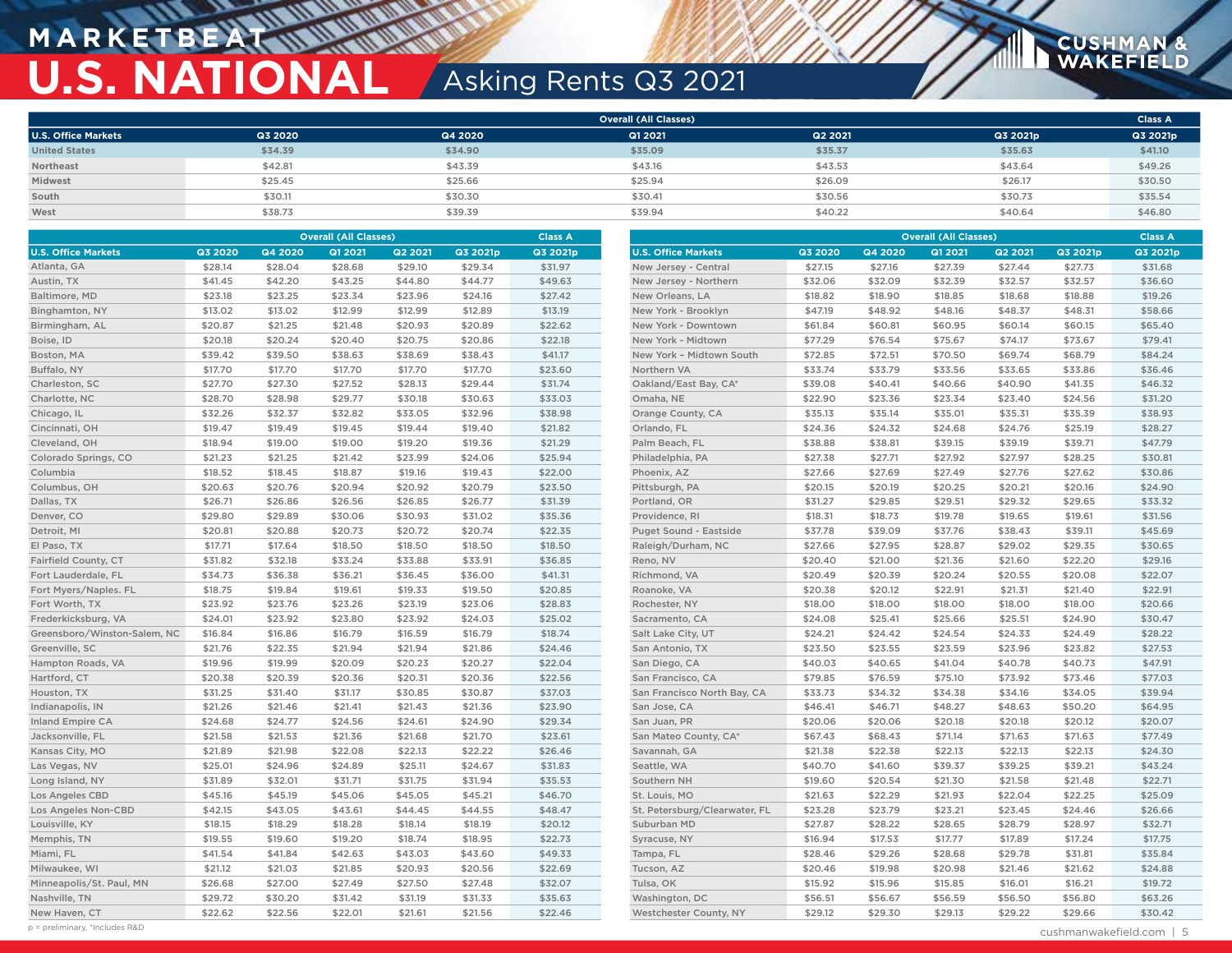## **MARKETBEA U.S. NATIONAL** Inventory Q3 2021

| <b>U.S. Office Markets</b> | Inventory     | <b>Deliveries YTD 2021</b> | <b>Under Construction</b><br>as of Q3 2021p |
|----------------------------|---------------|----------------------------|---------------------------------------------|
| <b>United States</b>       | 5,564,382,587 | 43,287,815                 | 106,562,022                                 |
| Northeast                  | 1,302,212,390 | 4.423.907                  | 29,896,194                                  |
| Midwest                    | 847,553,229   | 3,295,372                  | 9,092,565                                   |
| South                      | 1,885,868,025 | 18,549,408                 | 35,548,855                                  |
| West                       | 1,528,748,943 | 17,019,128                 | 32,024,408                                  |

| <b>U.S. Office Markets</b>   | <b>Inventory</b> | <b>Deliveries YTD 2021</b> | <b>Under Construction</b><br>as of Q3 2021p |
|------------------------------|------------------|----------------------------|---------------------------------------------|
| Atlanta, GA                  | 153,649,042      | 3,060,056                  | 2,849,182                                   |
| Austin, TX                   | 59,271,295       | 2,236,725                  | 4,510,080                                   |
| Baltimore, MD                | 78,052,313       | O                          | 902,808                                     |
| Binghamton, NY               | 4,237,577        | O                          | O                                           |
| Birmingham, AL               | 19,943,881       | 35,822                     | $\circ$                                     |
| Boise, ID                    | 16,666,194       | 441,806                    | 203,411                                     |
| Boston, MA                   | 209,138,174      | 996,546                    | 8,577,898                                   |
| Buffalo, NY                  | 22,756,307       | O                          | 0                                           |
| Charleston, SC               | 27,966,533       | 240,200                    | 503,696                                     |
| Charlotte, NC                | 57,206,107       | 2,327,485                  | 3,633,155                                   |
| Chicago, IL                  | 242,505,049      | 1,573,026                  | 3,616,013                                   |
| Cincinnati, OH               | 33,799,418       | O                          | 685,818                                     |
| Cleveland, OH                | 154,176,965      | $\circ$                    | 375,500                                     |
| Colorado Springs, CO         | 29,579,054       | 486,884                    | 355,311                                     |
| Columbia                     | 28,302,269       | O                          | 102,707                                     |
| Columbus, OH                 | 34,935,921       | 350,000                    | 1,268,374                                   |
| Dallas, TX                   | 223,072,261      | 1,288,185                  | 4,659,074                                   |
| Denver, CO                   | 120,355,739      | 1,143,996                  | 661,495                                     |
| Detroit, MI                  | 109,681,670      | 173,276                    | 942,808                                     |
| El Paso, TX                  | 19,885,877       | 262,000                    | 70,711                                      |
| Fairfield County, CT         | 38,228,860       | O                          | 532,258                                     |
| Fort Lauderdale, FL          | 28,496,190       | O                          | 435,377                                     |
| Fort Myers/Naples. FL        | 21,924,373       | 182,132                    | 192,011                                     |
| Fort Worth, TX               | 19,191,879       | O                          | 122,594                                     |
| Frederkicksburg, VA          | 10,286,715       | O                          | 39,574                                      |
| Greensboro/Winston-Salem, NC | 35,128,832       | 112,000                    | 103,900                                     |
| Greenville, SC               | 26,287,938       | 10,351                     | 927,142                                     |
| Hampton Roads, VA            | 45,130,752       | 121,000                    | 163,724                                     |
| Hartford, CT                 | 24,816,590       | O                          | $\circ$                                     |
| Houston, TX                  | 188,978,122      | 518,747                    | 2,179,368                                   |
| Indianapolis, IN             | 38,563,974       | 106,000                    | 291,615                                     |
| <b>Inland Empire CA</b>      | 21,801,714       | 30,521                     | $\circ$                                     |
| Jacksonville, FL             | 24,414,761       | 125,000                    | $\circ$                                     |
| Kansas City, MO              | 53,445,965       | 108,000                    | 260,000                                     |
| Las Vegas, NV                | 40,332,971       | 35,000                     | 940,473                                     |
| Long Island, NY              | 36,814,578       | O                          | $\circ$                                     |
| Los Angeles CBD              | 27,750,804       | O                          | $\circ$                                     |
| Los Angeles Non-CBD          | 181,486,281      | 1,124,385                  | 5, 147, 137                                 |
| Louisville, KY               | 20,736,568       | O                          | 121,203                                     |
| Memphis, TN                  | 26,602,738       | 113,255                    | 172,000                                     |
| Miami, FL                    | 46,138,982       | 311,359                    | 1,193,687                                   |
| Milwaukee, WI                | 30,237,463       | 37,076                     | 186,000                                     |
| Minneapolis/St. Paul, MN     | 78,903,866       | 369,000                    | 716,571                                     |
| Nashville, TN                | 46,573,695       | 1,924,242                  | 2,546,014                                   |
| New Haven, CT                | 10,713,686       | $\circ$                    | $\circ$                                     |

| <b>U.S. Office Markets</b>    | Inventory    | <b>Deliveries YTD 2021</b> | <b>Under Construction</b><br>as of Q3 2021p |
|-------------------------------|--------------|----------------------------|---------------------------------------------|
| New Jersey - Central          | 84,070,150   | 0                          | O                                           |
| New Jersey - Northern         | 110,715,862  | 150,500                    | 241,763                                     |
| New Orleans, LA               | 26,351,613   | O                          | N/A                                         |
| New York - Brooklyn           | 32,211,272   | 814,000                    | 1,168,516                                   |
| New York - Downtown           | 88,310,834   | O                          | 88,581                                      |
| New York - Midtown            | 250,327,325  | 909,347                    | 11,426,599                                  |
| New York - Midtown South      | 67,928,216   | 263,604                    | 5,155,930                                   |
| Northern VA                   | 134,795,077  | 622,812                    | 2,193,033                                   |
| Oakland/East Bay, CA*         | 110,254,738  | 197,000                    | 338,476                                     |
| Omaha, NE                     | 20,276,474   | 458,994                    | 292,698                                     |
| Orange County, CA             | 92,351,643   | 822,247                    | 373,423                                     |
| Orlando, FL                   | 36,697,139   | 45,687                     | 675,518                                     |
| Palm Beach, FL                | 23,871,743   | 300,000                    | 244,444                                     |
| Philadelphia, PA              | 135,649,936  | 687,333                    | 767,000                                     |
| Phoenix, AZ                   | 92,031,341   | 1,506,113                  | 1,295,062                                   |
| Pittsburgh, PA                | 93,430,759   | 531,171                    | 1,685,649                                   |
| Portland, OR                  | 57,146,092   | 189,229                    | 534,691                                     |
| Providence, RI                | 26,807,053   | O                          | $\circ$                                     |
| Puget Sound - Eastside        | 36,790,973   | 834,462                    | 3,679,072                                   |
| Raleigh/Durham, NC            | 59,182,758   | 1,685,315                  | 2,151,614                                   |
| Reno, NV                      | 8,104,838    | O                          | 24,000                                      |
| Richmond, VA                  | 53,600,399   | 143,700                    | 143,319                                     |
| Roanoke, VA                   | 13,277,603   | 16,380                     | $\circ$                                     |
| Rochester, NY                 | 14,069,668   | $\circ$                    | 45,000                                      |
| Sacramento, CA                | 68,174,571   | 569,389                    | $\circ$                                     |
| Salt Lake City, UT            | 56,021,559   | 1,100,382                  | 2,683,619                                   |
| San Antonio, TX               | 48,720,433   | 645,237                    | 1,042,861                                   |
| San Diego, CA                 | 83,536,299   | 888,603                    | 3,320,811                                   |
| San Francisco, CA             | 85,053,210   | 1,337,181                  | 1,863,333                                   |
| San Francisco North Bay, CA   | 20,599,234   | 12,963                     | 21,908                                      |
| San Jose, CA                  | 222,311,758  | 2,245,962                  | 5,781,377                                   |
| San Juan, PR                  | 10,312,067   | $\circ$                    | $\circ$                                     |
| San Mateo County, CA*         | 62,823,796   | 2,749,616                  | 2,695,134                                   |
| Savannah, GA                  | 3,913,242    | 4,717                      | 28,000                                      |
| Seattle, WA                   | 67,280,800   | 1,166,652                  | 1,379,990                                   |
| Southern NH                   | 14,422,822   | 71,406                     | 0                                           |
| St. Louis, MO                 | 51,026,464   | 120,000                    | 457,168                                     |
| St. Petersburg/Clearwater, FL | 11,952,025   | O                          | O                                           |
| Suburban MD                   | 61,534,785   | 919,767                    | 1,116,000                                   |
| Syracuse, NY                  | 14, 149, 763 | $\circ$                    | 207,000                                     |
| Tampa, FL                     | 33,404,303   | 869,387                    | 195,000                                     |
| Tucson, AZ                    | 28,295,334   | 136,737                    | 725,685                                     |
| Tulsa, OK                     | 48,070,367   | 155,638                    | 361,176                                     |
| Washington, DC                | 112,943,348  | 272,209                    | 1,969,883                                   |
| Westchester County, NY        | 23,412,958   | $\circ$                    | $\circ$                                     |